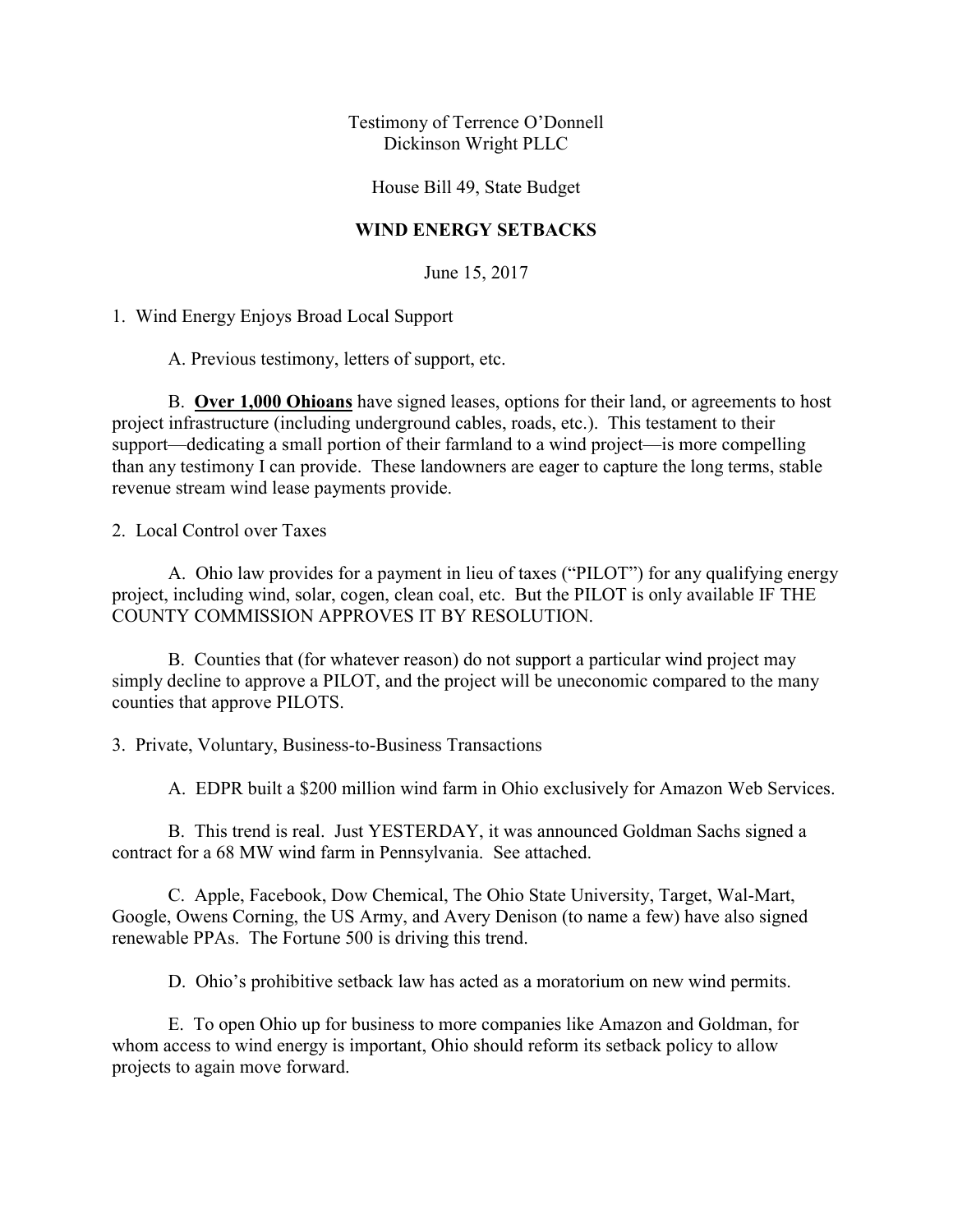

http://nawindpower.com/goldman-sachs-signs-wind-ppa-nextera 6/14/2017